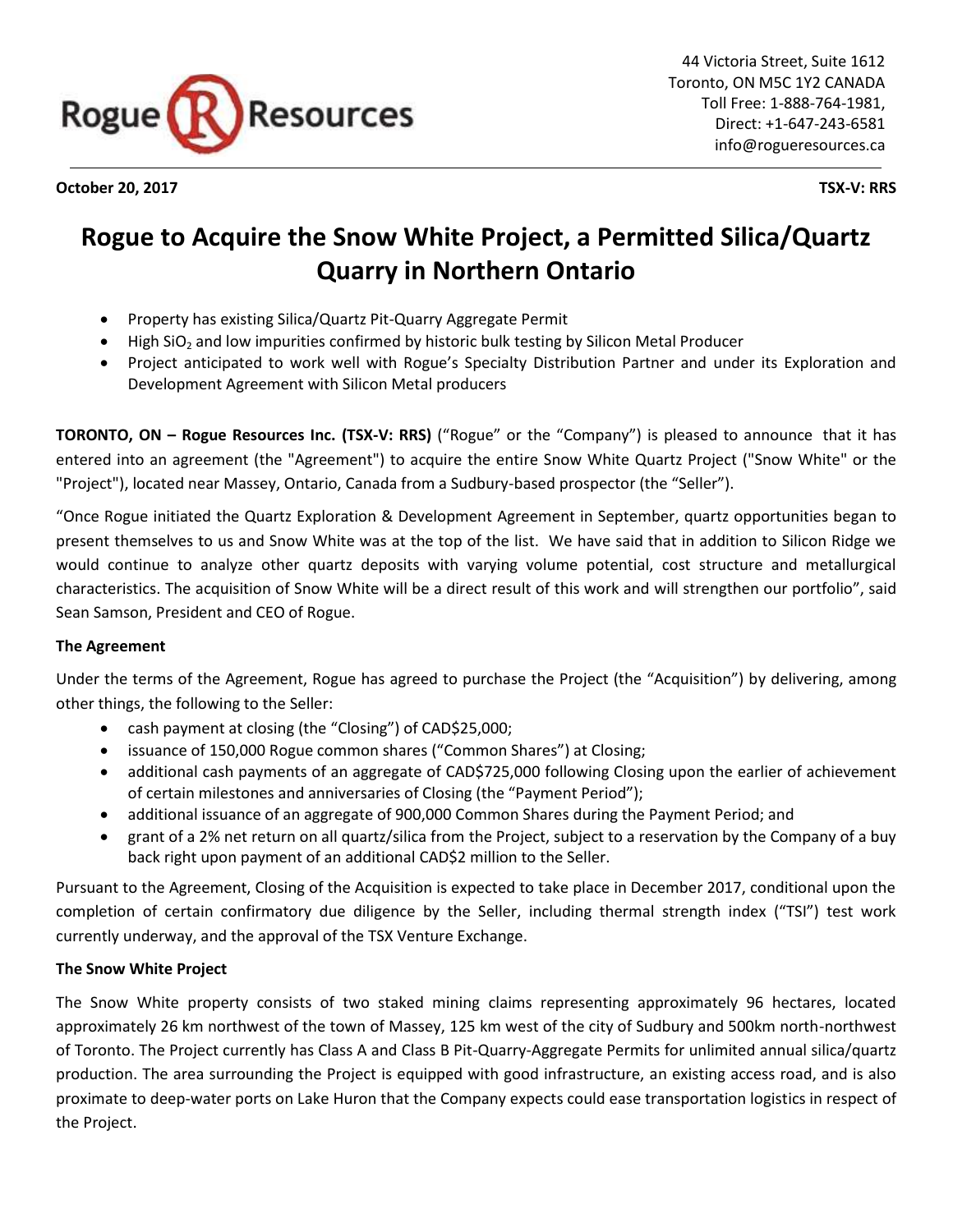Snow White's material has been drilled and metallurgically tested over the past two decades. In 2000, Globe Specialty Metals Inc. (now part of Ferroglobe PLC), completed furnace testing on a 933 tonne bulk sample at their facility in Niagara Falls, New York which indicated that the shipment met all of the specification requirements and that a good quality silicon metal was produced in the furnace during the testing.

Additional areas of possible quartz mineralization have been identified within the Project's property boundaries and could represent targets for future exploration.

## **About Rogue Resources Inc.**

Rogue is a mining company focused on identifying positive cash flow opportunities. Not tied to any metal, the Company looks at rock value and good grade deposits that can withstand all stages of the metal price cycle. The Company remains focused on advancing its Silicon Ridge Project, exploring its other assets, including Radio Hill, and identifying additional assets that meet its criteria.

For more information visit www.rogueresources.ca

### **Qualified Person**

The Snow White Project is under the direct supervision of Paul Davis, P.Geo., VP, Technical and Director of the Company and a Qualified Person ("QP") as defined by National Instrument 43-101. The QP has approved the scientific and technical content of this release.

### **On Behalf of Rogue Resources Inc.**

Sean Samson **President & CEO, Director** For additional information regarding this news release please contact:

Sean Samson sean@rogueresources.ca

*Neither the TSX Venture Exchange nor its Regulation Services Provider (as that term is defined in the policies of the TSX Venture Exchange) accepts responsibility for the adequacy or accuracy of this news release.*

# *Cautionary Note Regarding Forward-Looking Statements:*

*This news release contains certain statements or disclosures relating to the Company that are based on the expectations of its management as well as assumptions made by and information currently available to the Company which may constitute forward-looking statements or information ("forward-looking statements") under applicable securities laws. All such statements and disclosures, other than those of historical fact, which address activities, events, outcomes, results or developments that the Company anticipates or expects may, or will occur in the future (in whole or in part) should be considered forward-looking statements. In some cases, forward-looking statements can be identified by the use of the words "will", "anticipate", "potential", "would", "continue", "can", "expect", "conditional", "could", "possible", "future" and similar expressions.*

*In particular, but without limiting the foregoing, this news release contains forward-looking statements pertaining to the following: the acquisition of the Project; the timing of Closing; the ability of the parties to the Agreement to complete the Acquisition; conditions to Closing; the benefits of the Acquisition to the Company, including benefits in respect of existing business relationships; the production of minerals from the Project and the quality thereof; the acceptability of minerals produced from the Project to certain purchasers; the area surrounding the Project; and exploration potential of the area within the Project's property boundaries.*

*The forward-looking statements contained in this news release reflect several material factors and expectations and assumptions of the Company including, without limitation: business strategies and the environment in which the Company will operate in the future; the price of quartz; exploration and development costs; mining operations and*